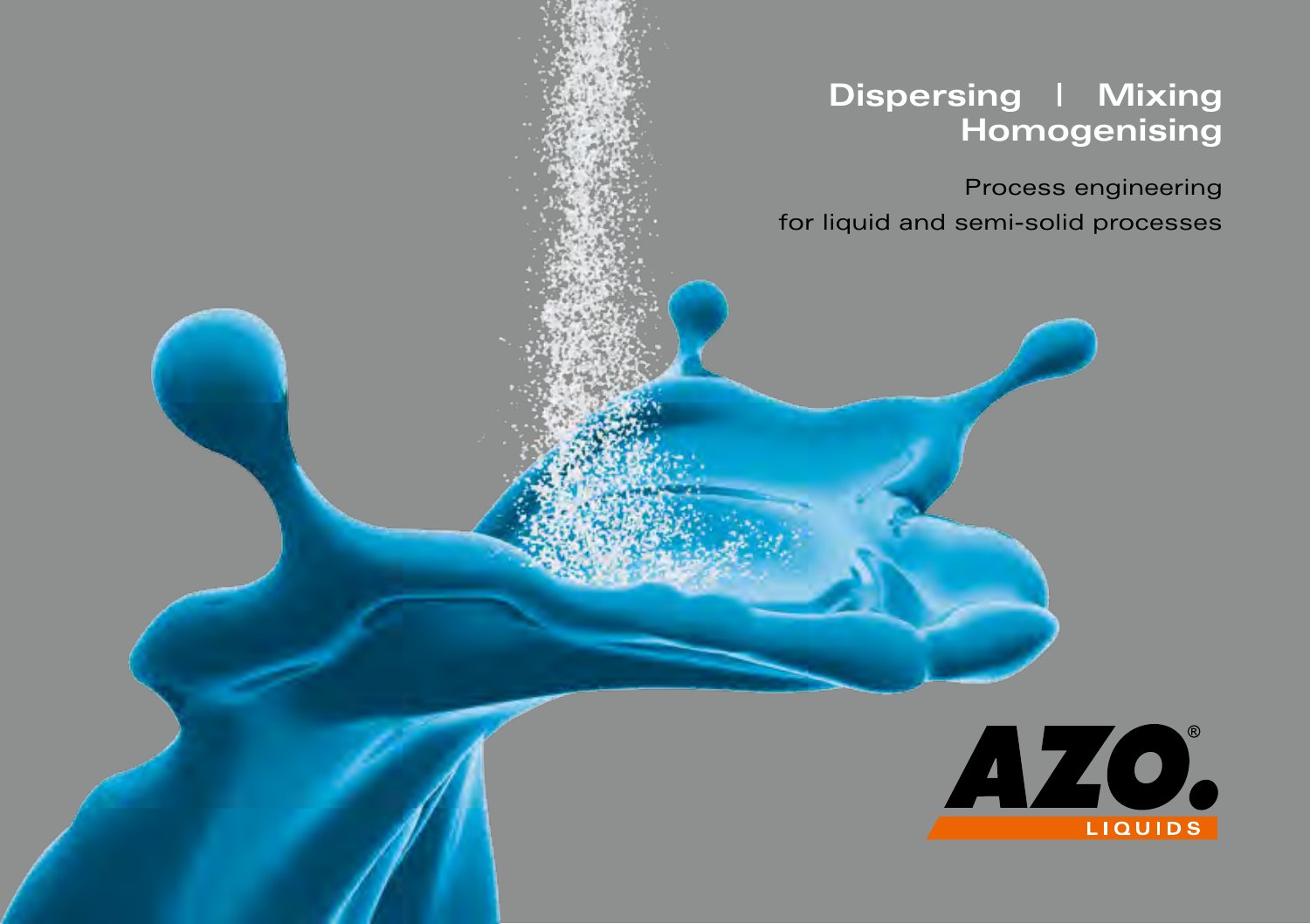

## **Mixing Dispersing Homogenising**

AZO LIQUIDS is the partner you can rely on when it comes to innovative solutions for liquid and semi-solid processes in the pharmaceuticals, cosmetics, food and chemicals industries.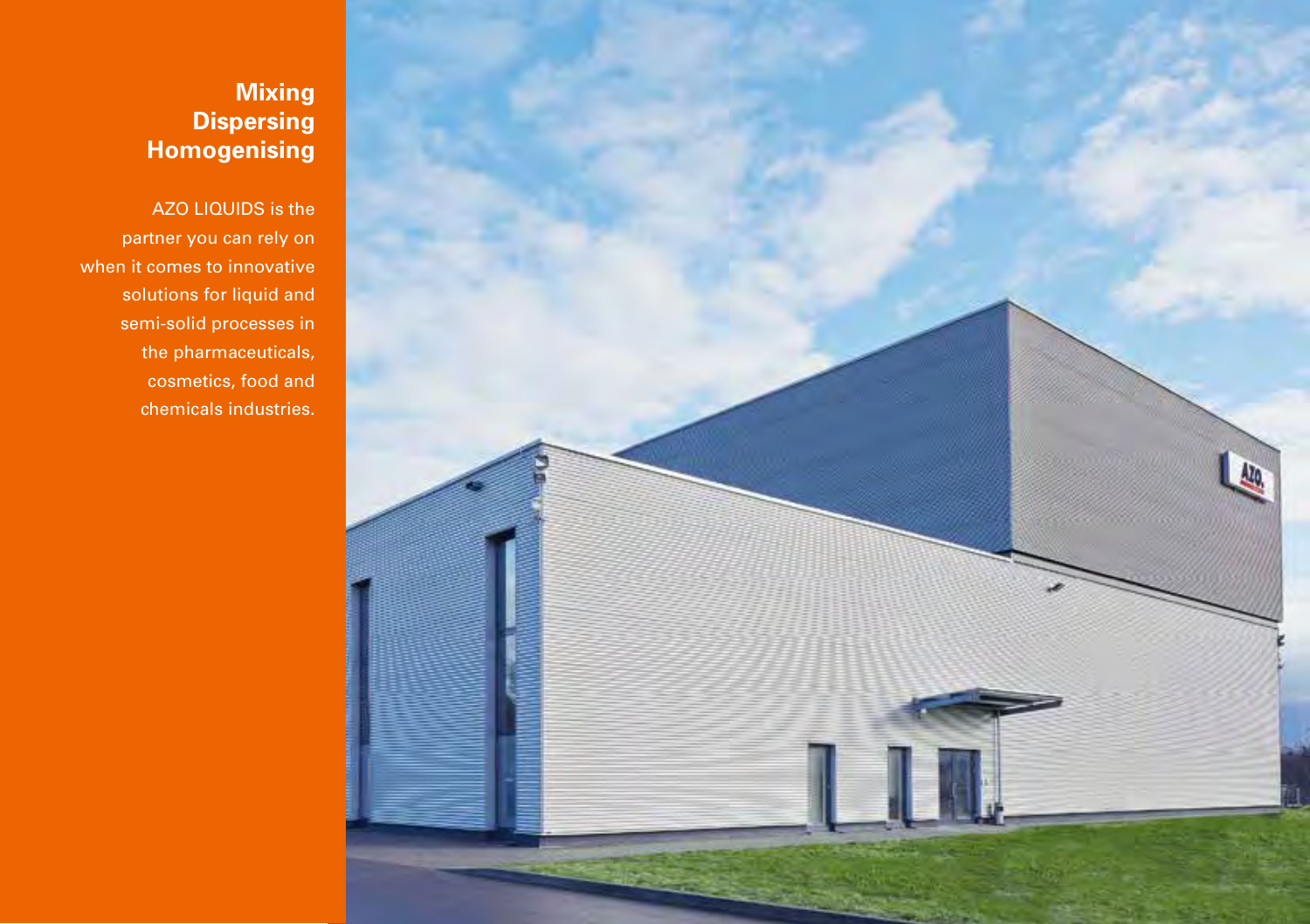### **Go with the flow!**

Constant changes in markets and products influence our thinking and everyday actions.



#### Innovative solutions

#### for your liquid and semi-solid processes

AZO LIQUIDS GmbH was founded in 2008 as Zoatec GmbH by engineers with many years of accumulated experience in the area of liquid and semi-solid processes. We developed a new generation of batch and continuous processing plants with an innovative homogeniser for fully automatic production of liquid to paste-like products.

Since then, we have been improving our machinery and plants on an ongoing basis and adapting them to meet future market requirements and the needs of our customers. We are open to new ideas and we also have the courage to make them reality in innovative systems for dispersing, mixing and homogenising liquid and semi-solid products.

The benefit for our customers is always the yardstick by which we measure the quality of our performance. Maximum availability – and hence high efficiency – are ensured by the reliability of our plants in combination with perfectly coordinated process controls.

As a member of the AZO Group, with the three specialists AZO SOLIDS, AZO CONTROLS and AZO LIQUIDS, we deliver comprehensive turnkey plants for automated processes with solid and liquid materials.

**We look forward to welcoming you to Neuenburg am Rhein.**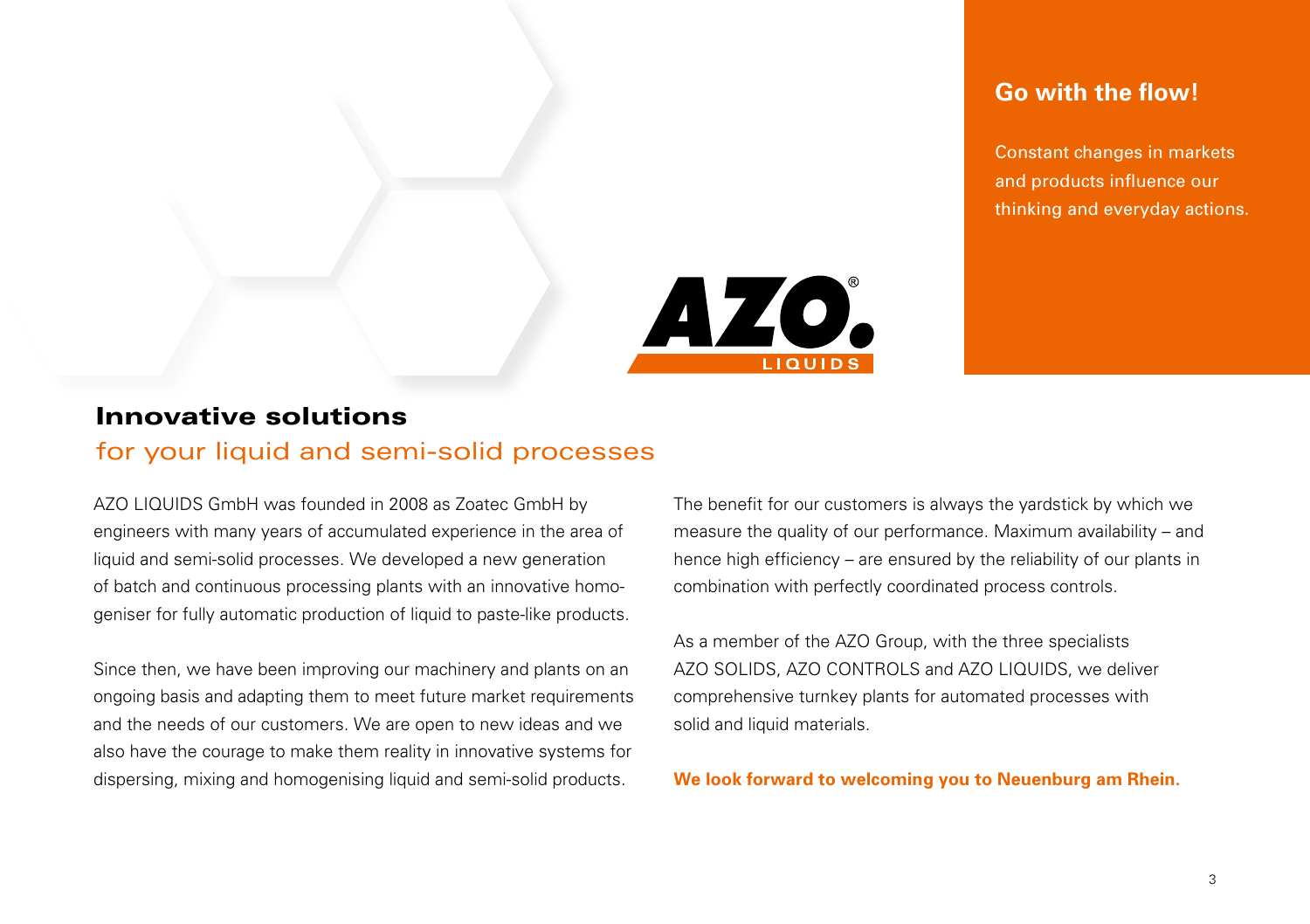

## **zoatec® IL Inline mixer**

#### One for all!

Whether as a standalone machine or as a component in our batch and continuous plants:

Our innovative homogeniser guarantees maximum performance and process accuracy at all times.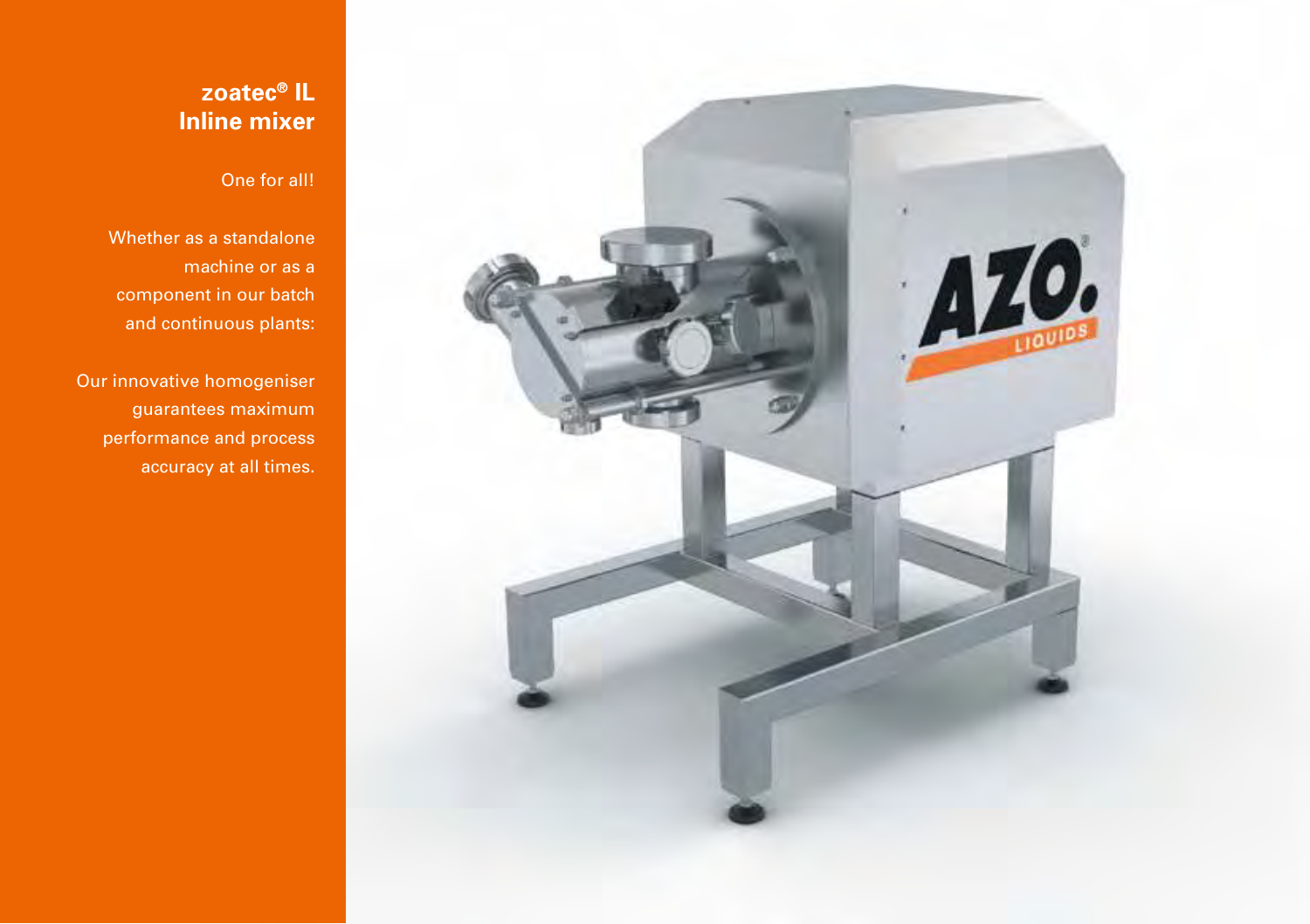

## **Consistent foresight**

The unique design is what sets the InLine zoatec<sup>®</sup> IL mixer apart from all conventional rotor-stator systems.

## zoatec® IL Inline mixer:

### The smart further development

- Outstanding, innovative design with product flow away from the drive. This results in the mechanical seal having the longest useful life of any comparable technical solution and it can be replaced without dismantling the connected pipe lines.
- The mixer is fully CIP/SIP compatible.

The GMP-compliant design meets the most stringent requirements for hygiene.

- The use of conventional O-ring gaskets, moulded gaskets, a single or a doubleacting mechanical seal is feasible without making changes to the standard design.
- The homogeniser can also be used as a CIP pump thanks to its high pump capacity.
- It is available in four different sizes up to 75 kW with different shear stress.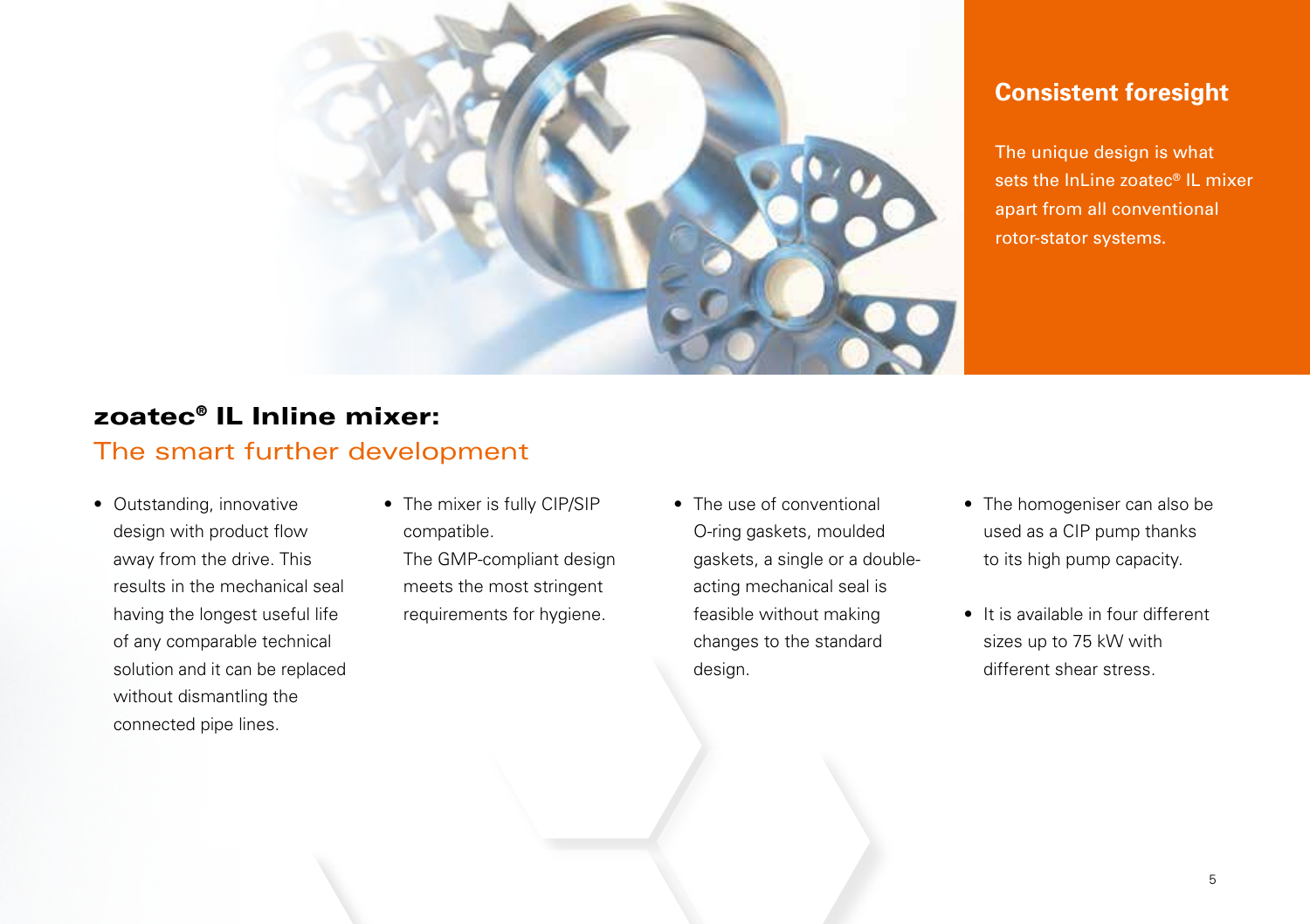

## **zoatec® BG vacuum processing plant:**

# **Best for Batch!**

Modular design

Advanced homogeniser

Patented pump mode for careful product handling

Separation of the processing and supply unit

Machine frame in expandable honeycomb form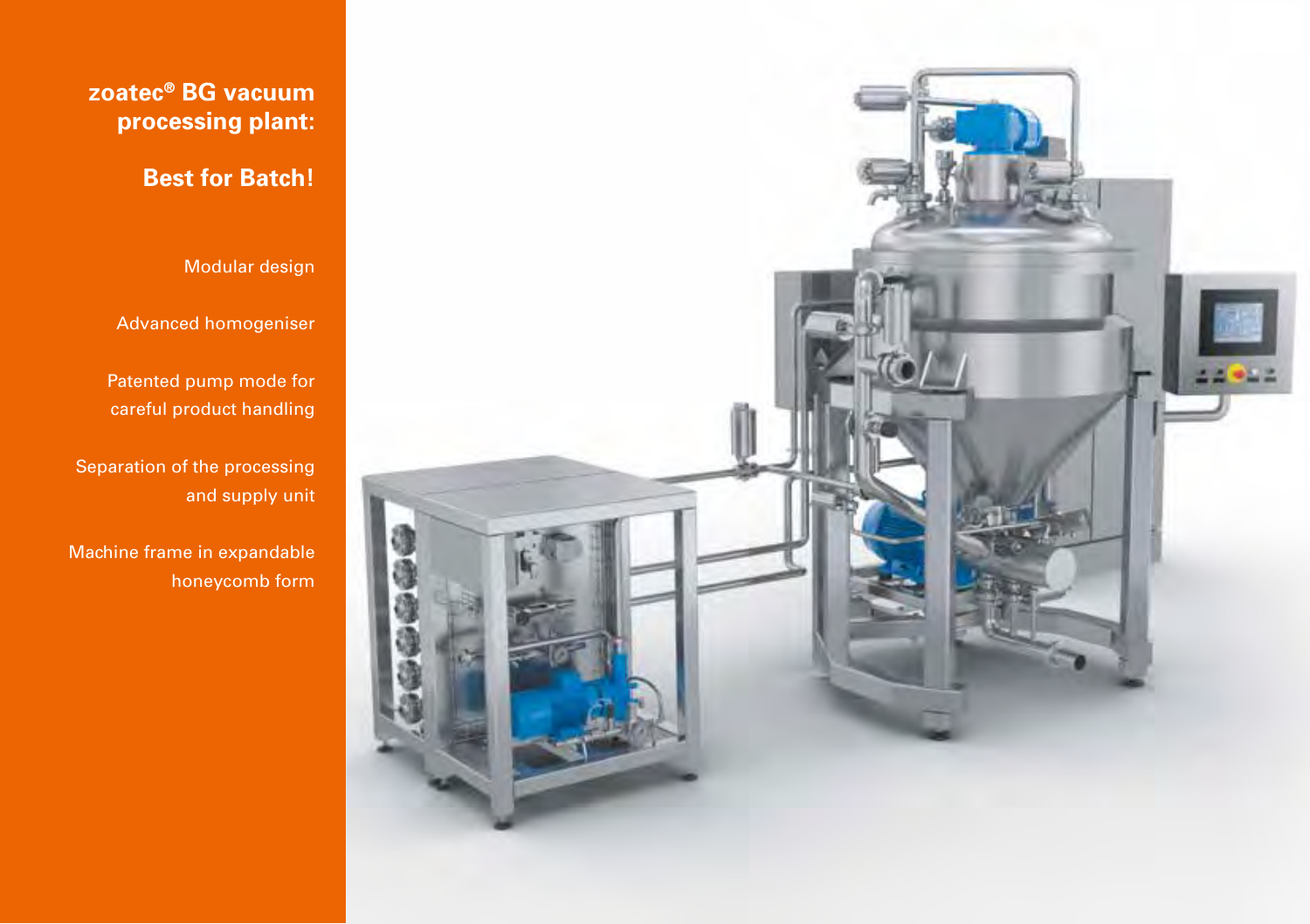

### **Efficient and flexible**

- various agitator combinations possible
- honeycomb design supported on just four machine feet
- four load cells provide maximum accuracy for analyses
- design complies with FDA and EHEDG regulations

# zoatec® BG vacuum processing plant:

## Ingenious modularity provides the flexibility to satisfy every requirement

- Modular, consistent machine design – scale-up from lab operation to large-scale production. Separation between production and technical area
- The agitator/s modular design allows a combination of stationary and moving vortex breakers. Other agitator elements can be integrated on a custom basis (e.g. dissolvers, jet mixers, propeller agitators, etc.)
- All components at the process hopper are easily accessible from outside for simple operation, cleaning and maintenance.

The dispersing and pump mode for adding and mixing lumpy materials is available as an option.

• All plants can be adapted to meet process requirements and current guidelines for quality assurance such as GMP (Good Manufacturing Practice), 2006/42/EC and CIP, SIP, DIP and ATEX.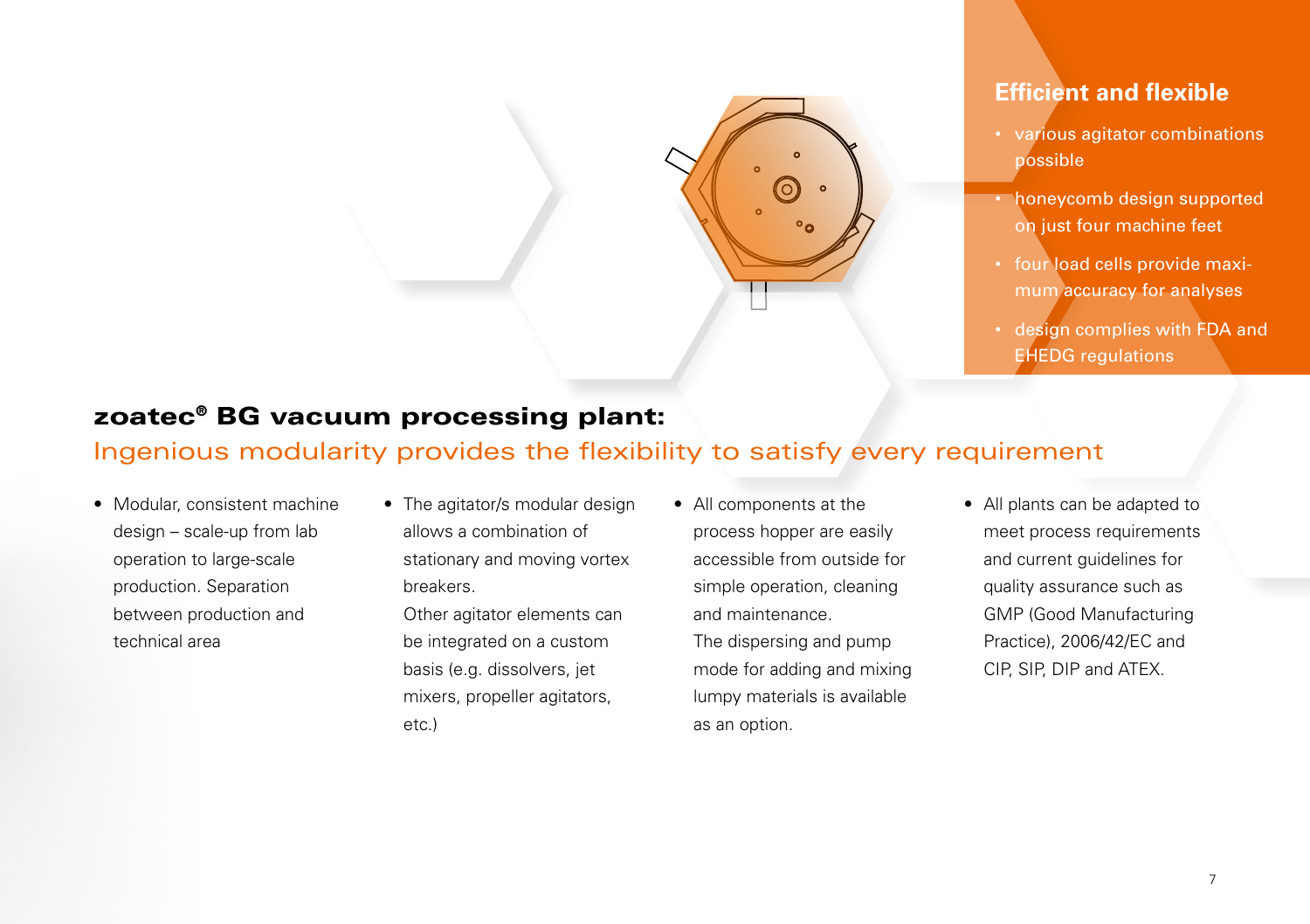

## **We can do continuous processing too!**

Bespoke solutions for the most diverse applications in the pharmaceuticals, cosmetics, food and chemicals industries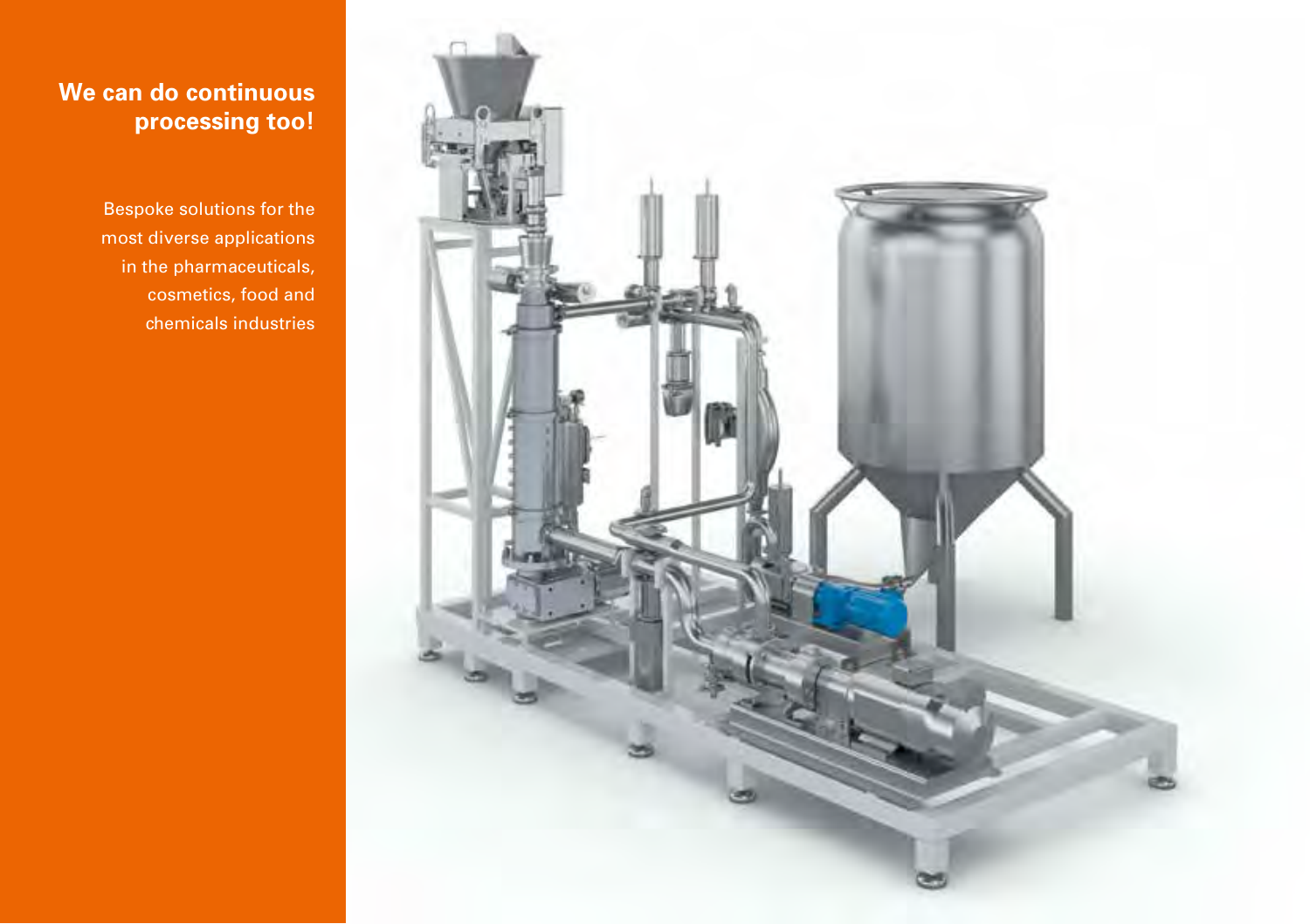

### **Automatically continuous**

We also develop reliable solutions offering maximum efficiency and flexibility for continuous processes

## zoatec® CPU continuous plants:

#### Precise metering and mixing of powders in liquids

- Continuous mixing and dispersal of liquid and paste-like substances with a varying amount of dry substances needing to be processed. This means the dry materials no longer need to be mixed beforehand.
- The shear rate may differ depending on the nature of the raw materials Powders, granulates and coated pellets can be processed simultaneously.
- Precise metering of solid substances combined with a flow meter for liquids makes continuous production possible with consistently high product quality. Intelligent control engineering allows optimum process control.
- It is possible to configure several zoatec® CPU continuous plants in series.
- GMP design with options for CIP/SIP.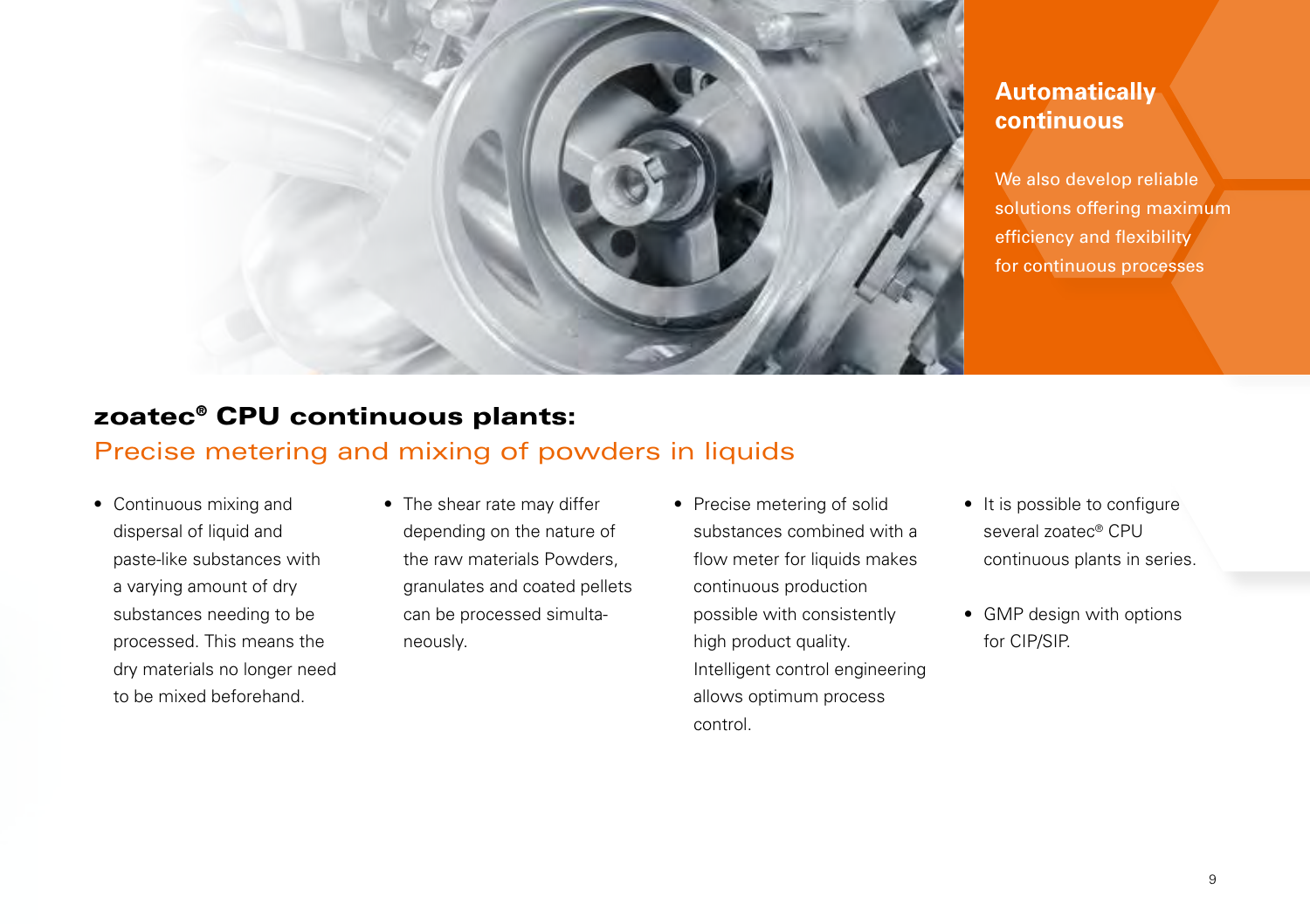

## **Rely on us and work with AZO!**

Our experience for decades in engineering and plant construction guarantees reliable implementation of your requirements and customisation to meet your needs.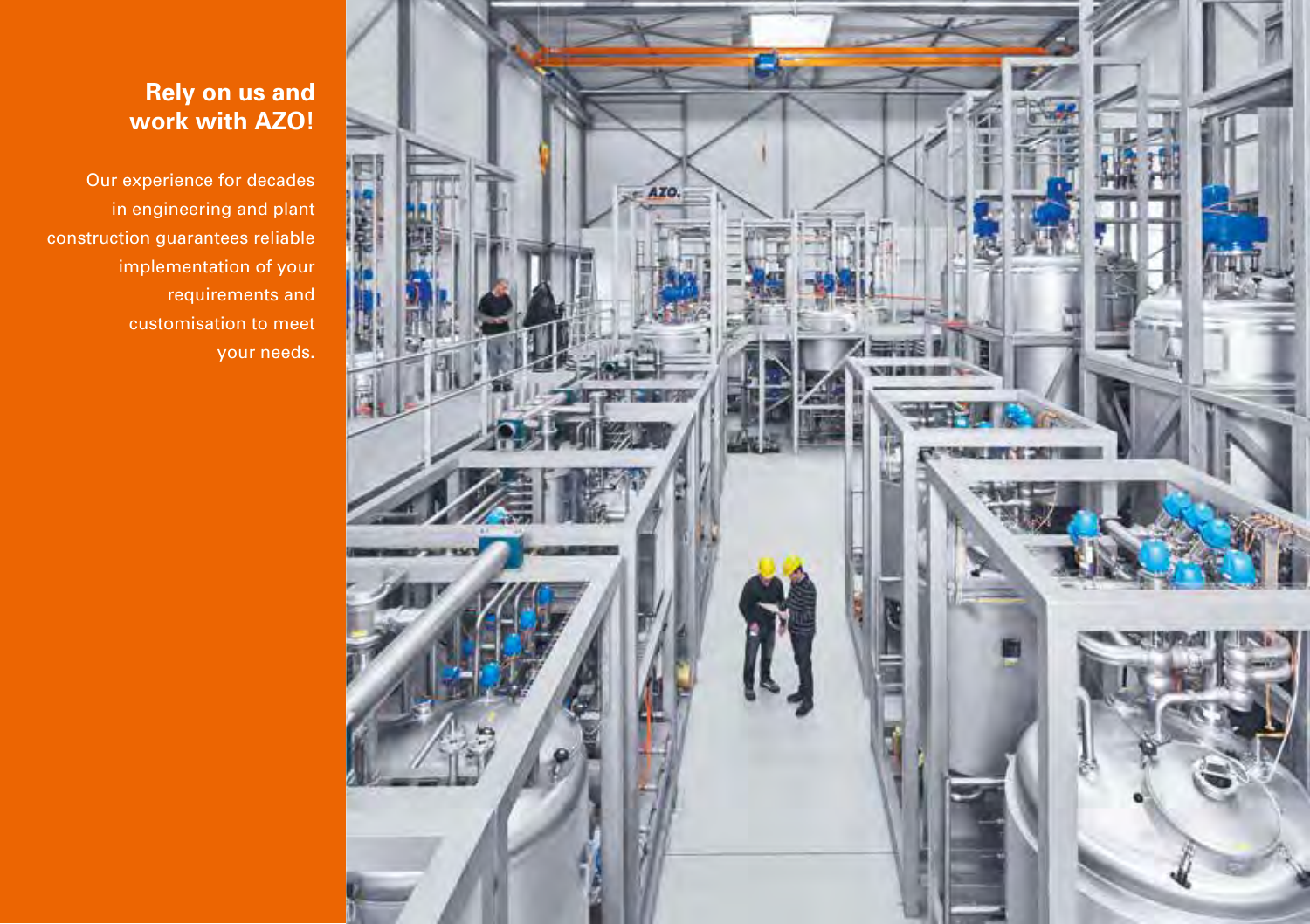

## **Your partner for solutions delivering all-round satisfaction**

Modular plant engineering in accordance with your requirements, and needs and complying with guidelines to ensure your products' quality.

# AZO LIQUIDS Plant Engineering:

#### Reliable implementation of your requirements

• As a member of the AZO Group, AZO LIQUIDS plans, designs and builds batch and continuous production plants.

We are a partner you can rely on for your plant engineering and construction projects.

• We deliver efficient and flexible solutions for the most diverse applications in the pharmaceuticals, cosmetics, food and chemicals industries.

We implement your engineering plants in conformance with GMP, FDA, 3ASSI and EHEDG specifications.

• Collaboration based on trust and absolute reliability are paramount to us.

**Flexibility and on-time delivery are therefore our fundamental principles.**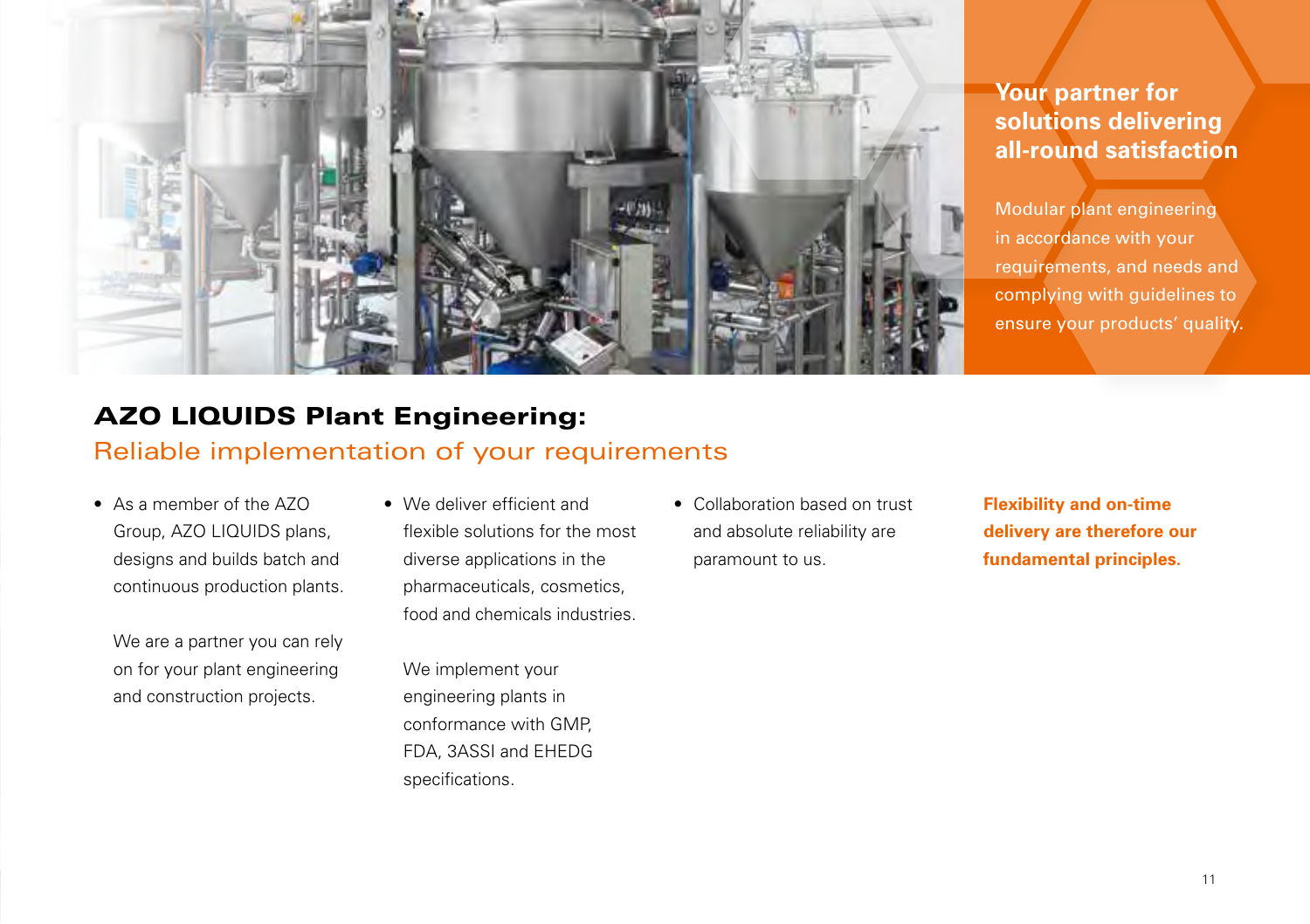

### **Systematic process control**

**zoamatic smart:** 

the SMART represents the basic version of our intelligent plant controls.

**zoamatic professional:** the modular SCADA concept.

> **zoamatic remote:** PLC with an interface for connection to an external system.

> > **zoamatic lib:** integration into the

customer's primary process control and instrumentation system or into that of AZO CONTROLS.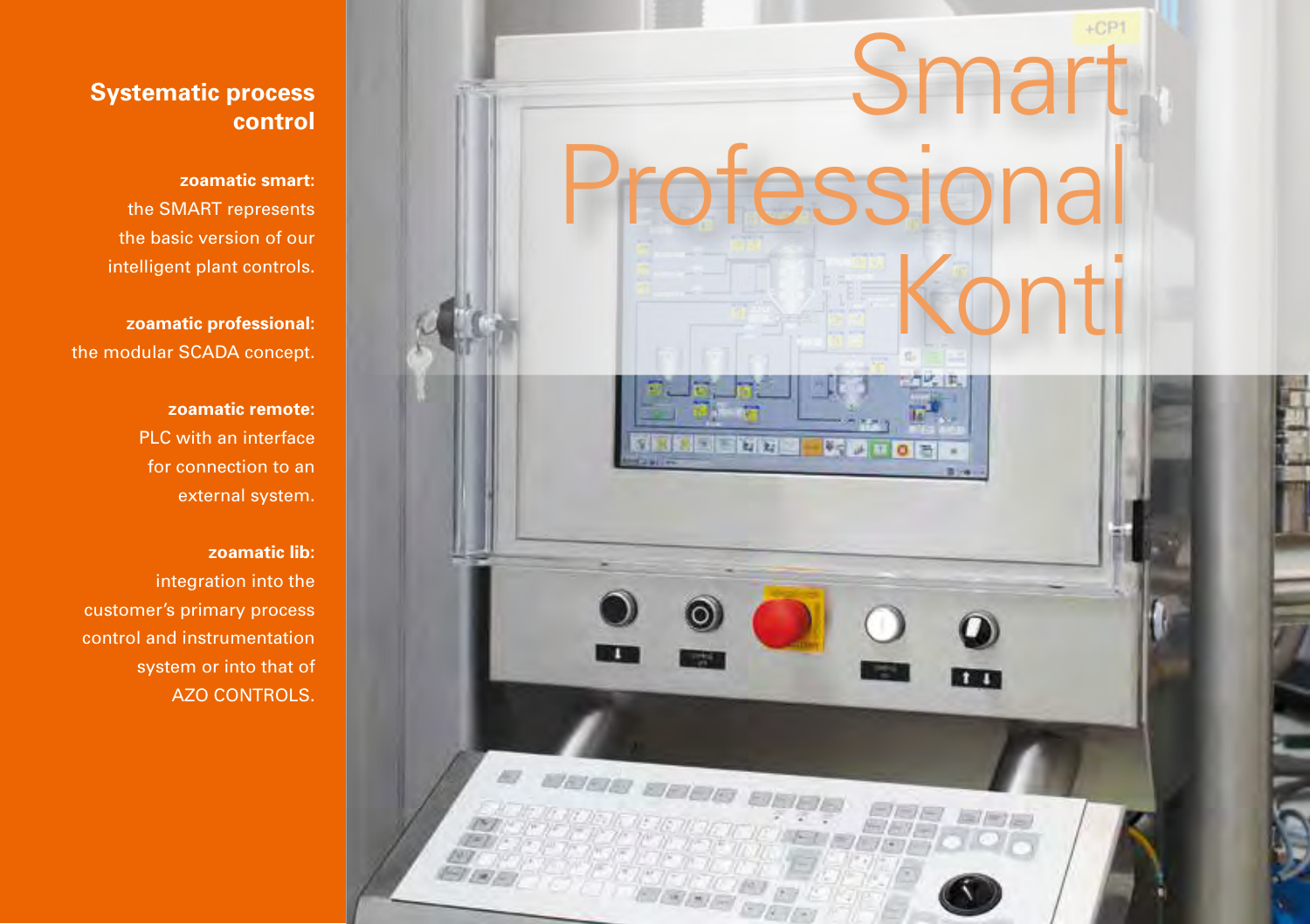

## **Intelligent plant controls all included**

### zoamatic controls:

zoamatic controls are a modular system that satisfies every requirement.

Various configuration levels and optional modules, from the operator control panel solution to the PC-assisted, scalable SCADA solution ensure maximum flexibility. zoamatic controls allow fully automatic recipe operation mode, where entire batches or partial quantities are produced totally automatically in accordance with your formulations.

Plant status is visualised dynamically. Process data are recorded and stored and can

be printed according to batch and/or archived as needed.

Guidelines are complied with reliably, e.g. project history in accordance with GAMP, software structure in accordance with the ISA S88.01 model and 21CFR Part 11 conformance.

It is easy to connect zoamatic controls to external, primary controls using a remote interface.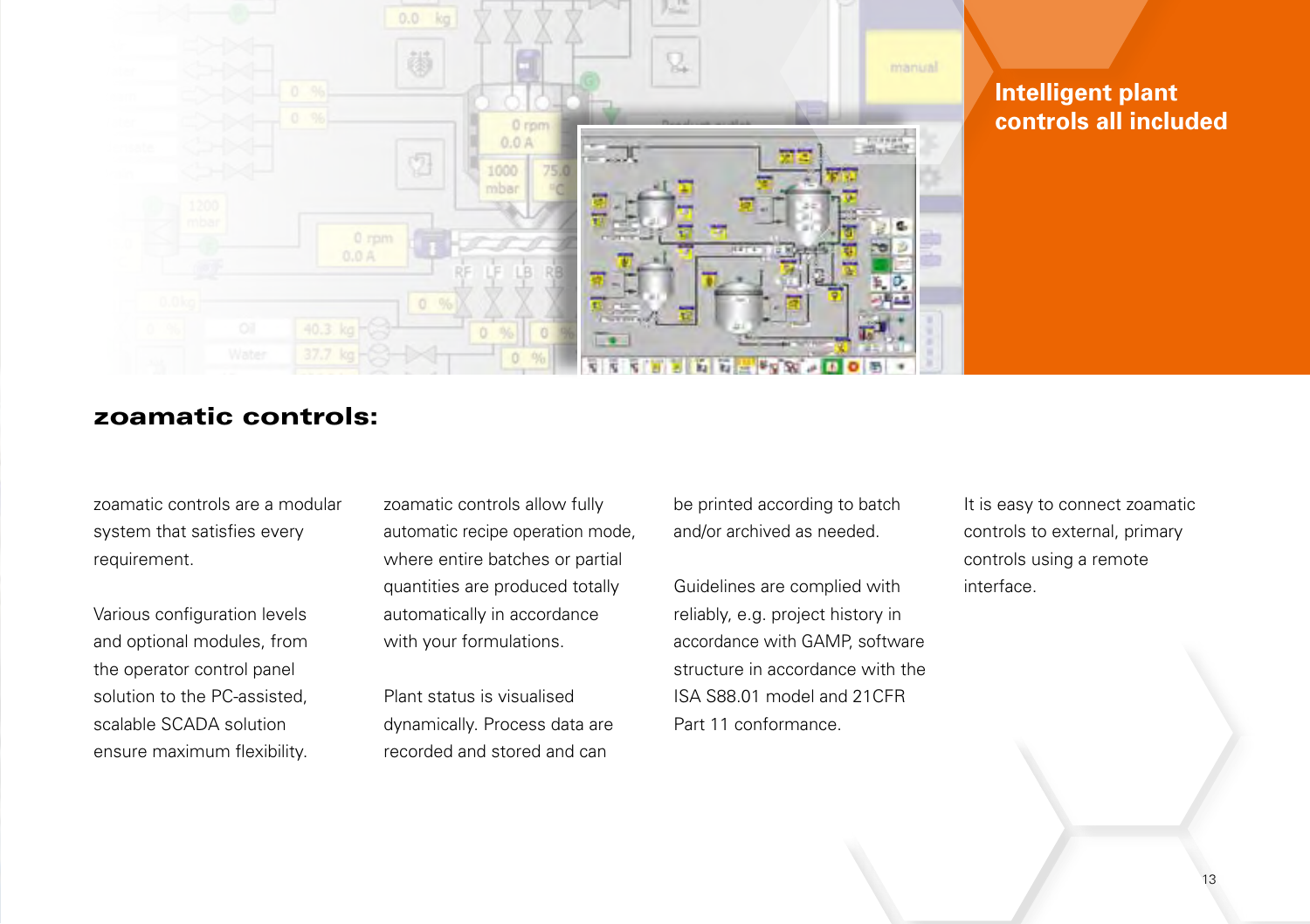### **Customer Process Centre**

The Customer Process Centre provides help in optimising existing formulations and processes.

> This is where we develop innovative solutions for liquids and semi-solids together with you.

The data obtained make it possible to safely expand to production scale.

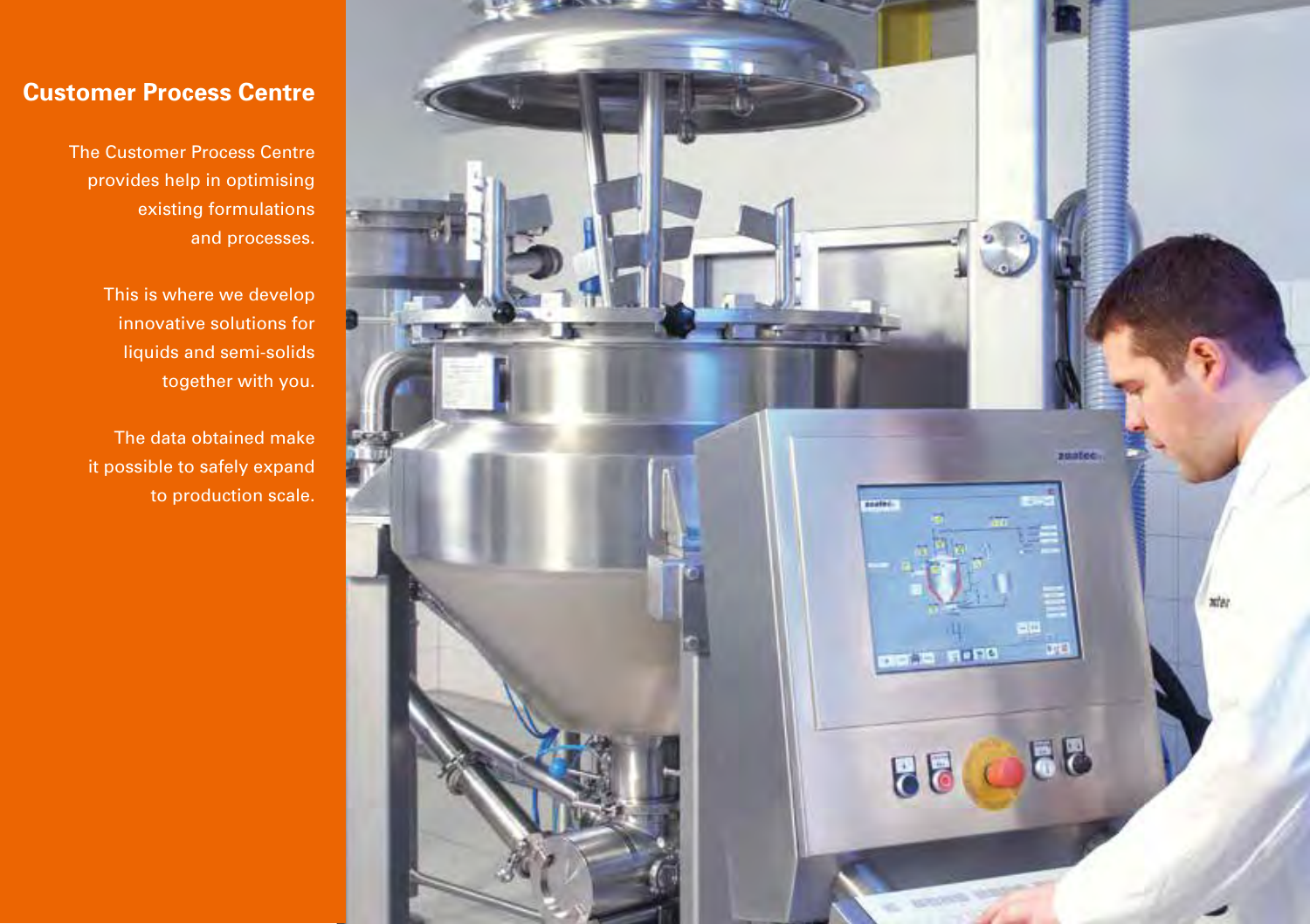

## **Knowledge that pays off**

Get to know a team of experts that delivers benefits for both your production and your products thanks to their many years of experience in process engineering!

## CPC – Customer Process Centre:

## Technical support for your products and processes

- You can experiment with different approaches in our CPC lab using your own formulations and at the same time familiarise yourself with our technology close-up.
- Our experienced team can help you with feasibility studies, optimising formulations and processes, new technologies or tests on a production scale. We offer product analyses, pilot tests and scale-up calculations.
- Where continuous processing plants are concerned, we also develop appropriate formulations and assist in the transfer of batch production through to continuous production.
- We lease appliances (such as zoatec® BG10 vacuum processing plants, zoatec® IL inline homogenisers) for trials in ongoing operation.
- We also provide training in the operation of our products in the CPC or on site.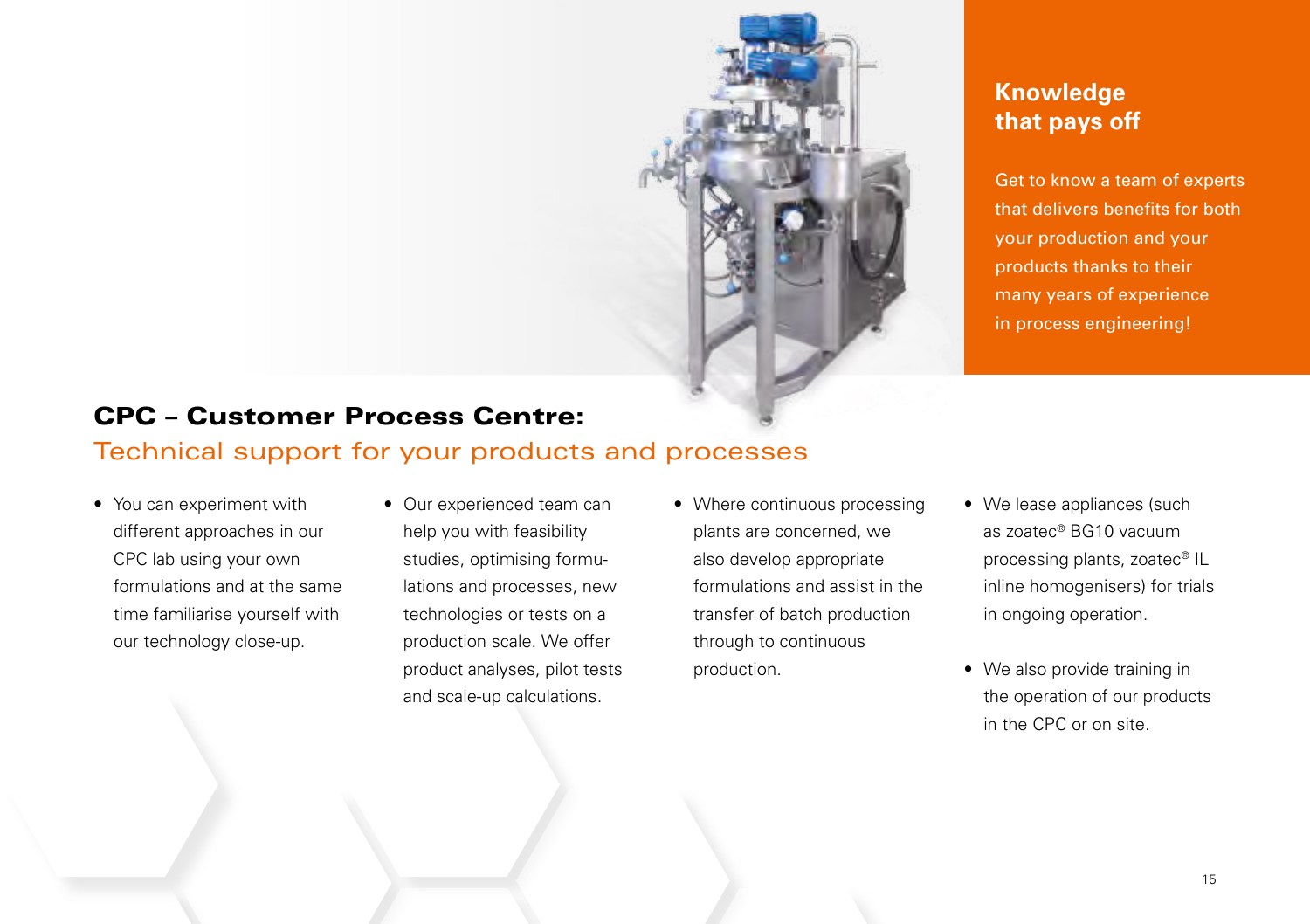

# **After Sales Service**

Our after-sales staff will provide you with support and ensure you have the very best solution.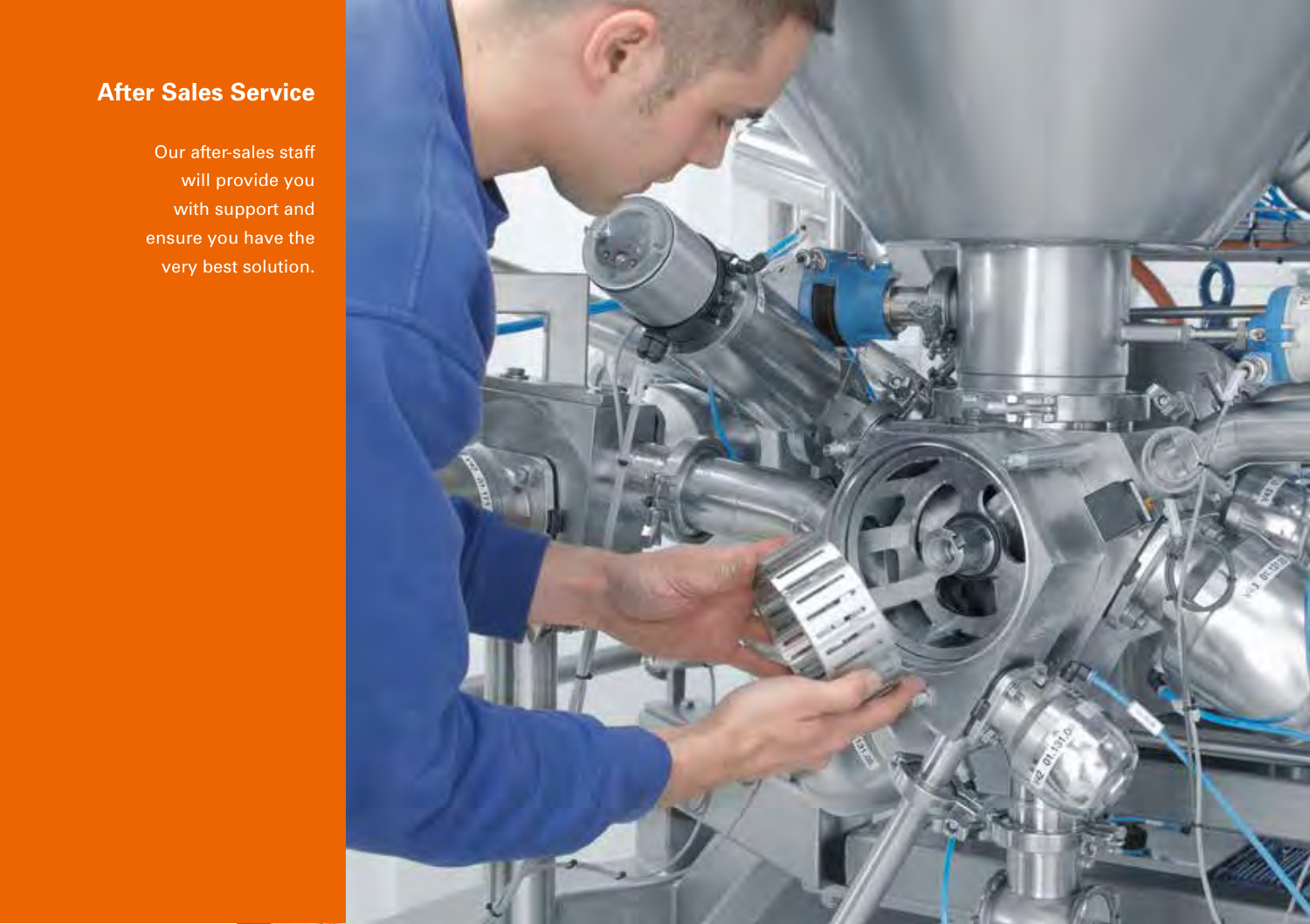

## **Tailored support services**

**Just contact us!** Tel. +49 (0) 7631 9739 - 222 azo-liquids-service@azo.com

**24/7 service hotline upon request!**

# AFTER SALES - Service:

#### Modernisation, support and supplies of spare parts

• Our customer service team is available to you at all times and ensures concerted support and the best possible solutions.

We are at your disposal at all times to answer any queries you have about AZO LIQUIDS products.

- We offer direct advice and support for the control systems. Various service contracts can be drawn up for this.
- We would be happy to provide you with comprehensive information about

our maintenance agreements and our spare parts management.

- The main machinery components are always available as spare parts for you to call up.
- We are quick to respond, offer reasonable prices and assist you with preventive servicing, regular maintenance and plant shutdowns, whatever the cause.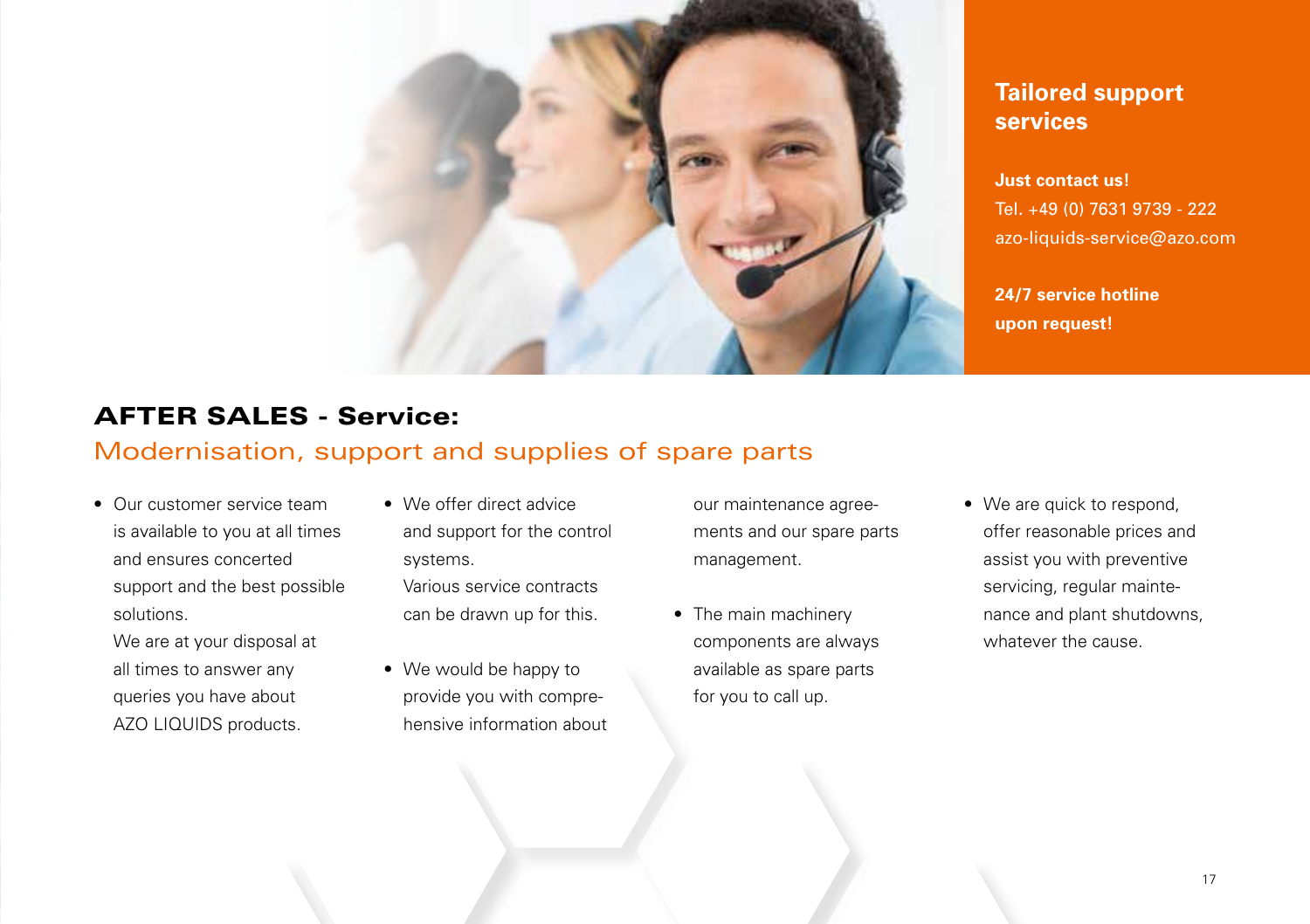





## **The AZO Group**

**Your specialist when it comes to automation of raw materials and processes.** 

With its network of production, engineering, sales and service companies, the AZO Group helps successful businesses all over the globe to realise their innovative projects using next-generation technology.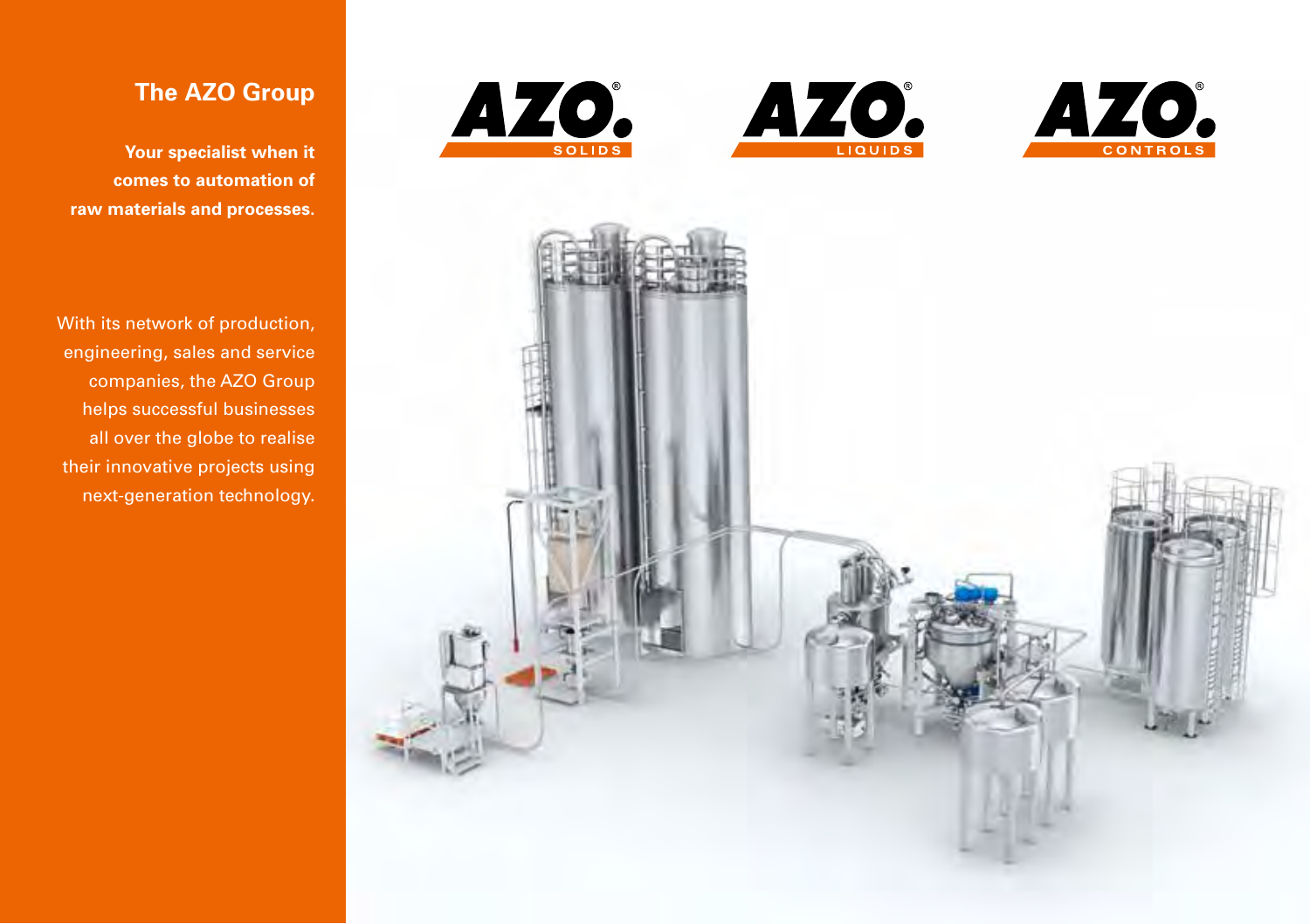

**The strength of our group to drive your projects**

## AZO Group:

#### Pioneering automation engineering from a single supplier

The AZO Group, with the three specialists AZO SOLIDS, AZO CONTROLS and AZO LIQUIDS, delivers comprehensive turnkey plants for automated processes with solid and liquid materials.

Plant engineering, bulk materials handling, process engineering for liquids and semi-solids and process IT dovetail seamlessly.

Thanks to its wide-ranging experience of the food, pharmaceuticals, chemicals and plastics industries, AZO has acquired

very extensive knowledge in the field of raw materials handling and the production of liquid and semi-solid products.

The Customer Service and Engineering divisions round off the portfolio.

**You benefit from our extensive knowledge of engineering, from the expertise and stability of the AZO Group.**